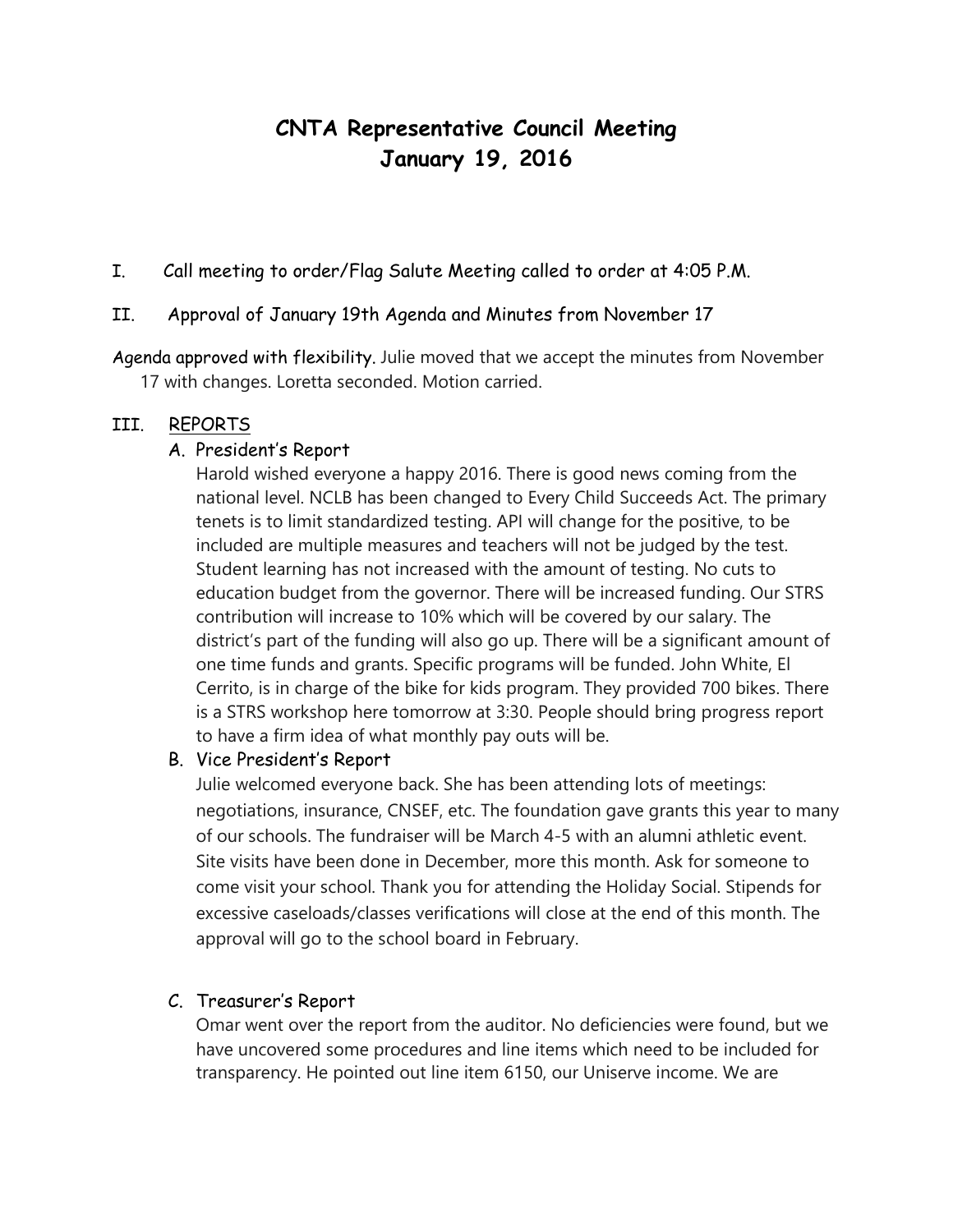currently under budget. Line 7510 shows the cost of the audit. He has included graphs to make the report clearer.

- D. Directors' Reports
- Kristi Johnson (Elementary K-3 Director) Reports of principals behaving badly with regard to PCT time. Questions regarding kindergarten contract.
- Jennifer Devries (Elementary 4-6 Director) Admin is asking leadership to disseminate information on PCT time. During ELD and Intervention time, classes are going over 34 students. Security cameras in the classrooms at Reagan? Who is viewing? What happens if teachers don't score the district assessment? When will be the next shred day?
- Monika Openshaw (Intermediate Director) Jerry substituted for Monika. Two intermediates are experimenting with semester instead of trimester. Why did the minimum day before Winter break disappear? Passing period minutes are not instructional minutes. In order to receive the district Surface Pro tablets, teachers must attend a 90 minute training unpaid after hours. Contact payroll for how many hours you have used of the 21 for professional development.
- Chris Rodriguez (High School Director) Still having inequitable policies for Saturday school as per flexibility, structure, how many hours paid. She will visit Santiago and Centennial with Julie. Reps should remind teachers to come to them with issues. She is attending the math discernment meeting tomorrow. She has a question about the 2017-2018 calendar. Kristi addressed this stating high school principals wanted more days in the first semester. This could go back to the school board to reopen it.
- Betsy Jara (Support Services Director) Subs for counselors were untrained, so not helpful. Stipend for special ed as well as regular ed class size. She has spent lots of time in meetings. Groups being told hours to be at school, seeing so many students per week/month, etc.

# IV. NBI'S

- A. Conference(s) Update/Conference requests
	- Many spots interested in the Good Teaching conference, a few still left open. It is February 26-27. Our ethnic minority leadership conference is February 19-20 at the Mission Inn. Get conference requests in ASAP.
- B. Approval of election timeline and call for election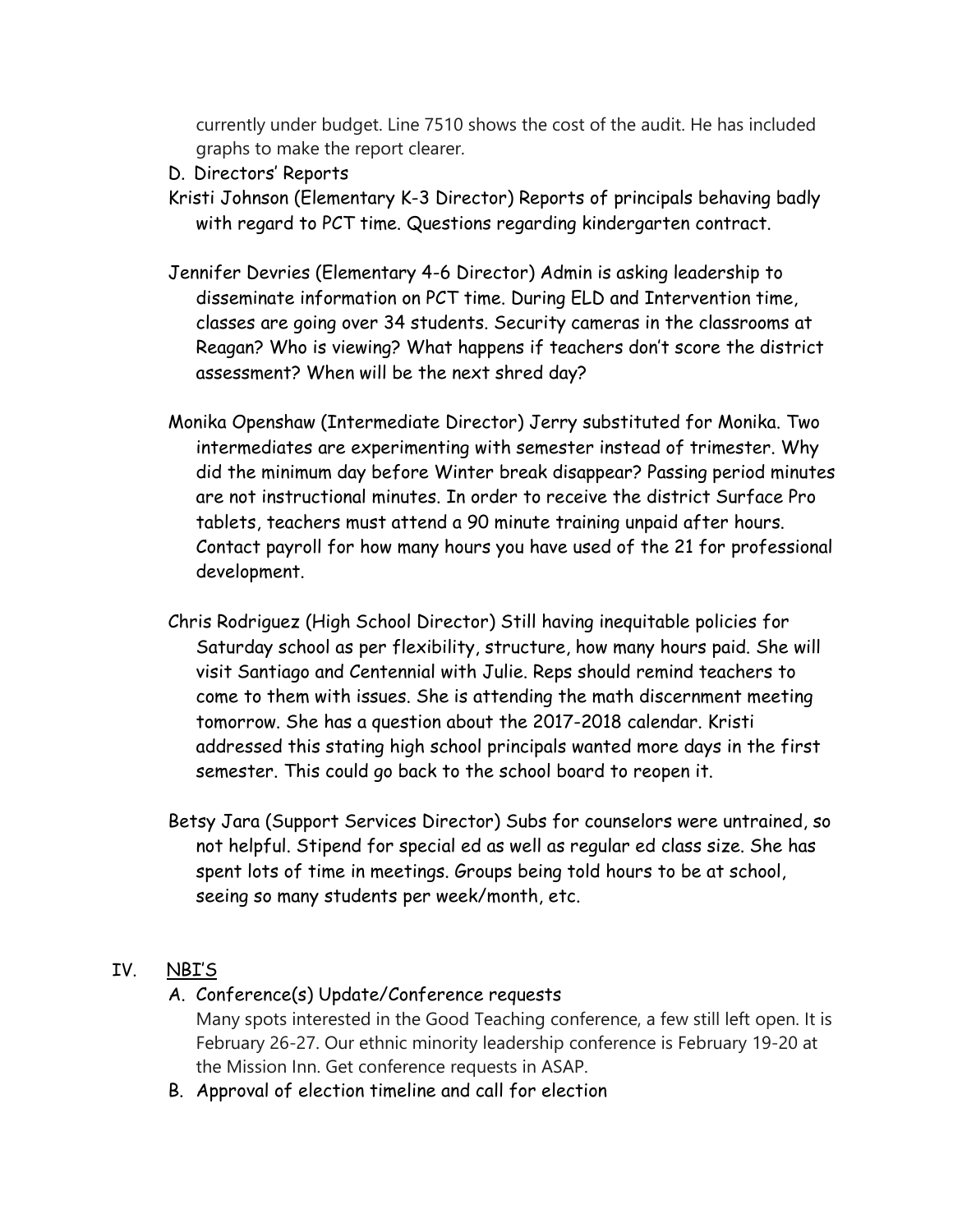Kristi moved to approve the timeline for the elections. Martha seconded. Motion carried. Kristi moved to open our elections for this year. Loretta seconded. Candidates will have the opportunity to speak at the February rep council. Motion carried.

Julie encouraged those who wish to attend NEA-RA to run for both CTA and CNTA. The CTA ballots will come in the mail. Have all members vote for our local members to be elected. Front load members to look for this. CNTA will provide the names of our local members who are running for CTA.

C. Site Rep. Awards

The awards went to Martha Santos and Jerry Goar.

# V. Program

 A. Marianne Reinhold and Chuong Nguyen, attorneys at Reich, Adell, & Cvitan (offices in LA and Santa Ana)

She is giving the condensed legal strand. Her firm represents teachers who are being disciplined, as well as other legal problems with their district. Teachers are referred to her office. Site reps can attend a meeting with a member because of the Weingarten Rights. Site rep is to be the advocate and the go between. Reps should introduce themselves to probationary/temporary teachers so they know who call upon when they are asked to attend a meeting with administration. Rep should ask what the meeting is about to be prepared for what happens next. They should be honest, or call CNTA. Rep should take notes and can be expected to be a witness in a case, so don't have teacher member tell rep what happened. If the member is being accused of a crime, contact CNTA immediately so the member can talk to a lawyer instead. Assert the 5th amendment, if law enforcement is at the meeting. Get member out of the room, call CNTA/CTA for assistance. Lawyer can analyze if the member can answer the law enforcement's questions. A teacher can end up going to jail, losing job, and losing credential.

District computers are open for the district to view everything. Don't talk union business on the computers either. Emails can be read by admin or parents. Don't use cell phones to contact students unless it is a group forum, not individual. Keep professional distance from students. Get needy kids to a counselor instead of getting personally involved. Be careful of Facebook. Try not to use the district wi-fi on your personal device.

Dismissal procedures have changed for permanent teachers speeding up the timeline to 6 months. CTA will pay up to \$20,000 for legal representation. Get members help if they are being accused of being a bad teacher. Unprofessional conduct if difficult to define.

AB 375 amended the maternity and paternity leave. Teachers are entitled to 12 weeks of unpaid leave. Teachers can tap into differential pay after exhausting sick leave.